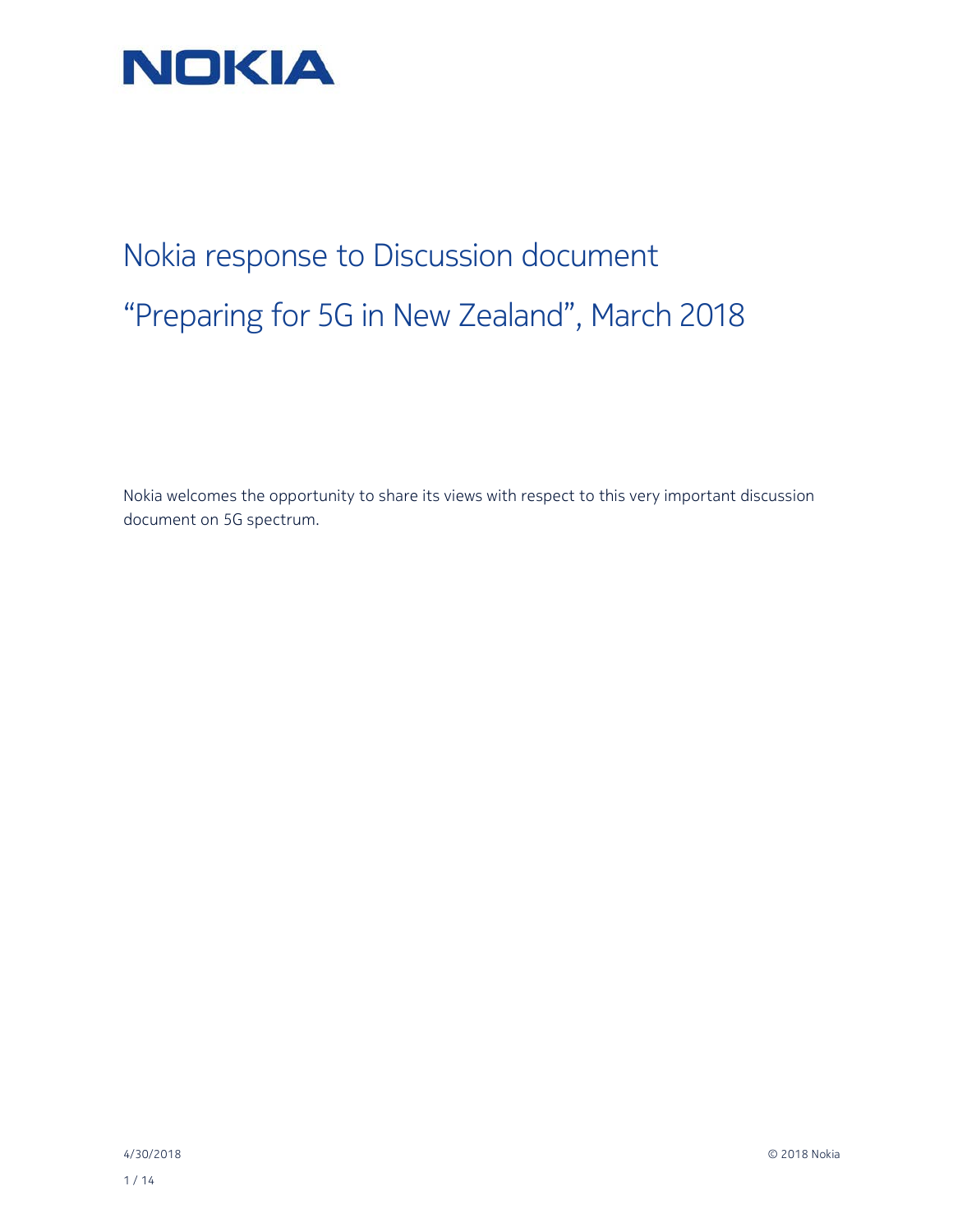

Nokia agrees with the generic guidance and recommendations from GSA on 5G spectrum:

- " Nationwide exclusive licenses should be awarded in the low-band below the frequency 1 GHz to allow for 5G services building on the current infrastructure design providing extended range and outdoor to indoor coverage
- Nationwide exclusive licenses should be awarded in the mid-band around 3.5 GHz to allow for 5G services building on the current infrastructure design for urban and suburban coverage providing spectrum blocks of the order of 100 MHz per Mobile Network Operator (MNO).
- Nationwide exclusive licenses should be awarded in the high band around 26 GHz to allow for 5G services building on the current infrastructure design, where possible, for urban and suburban outdoor and indoors. This would also allow for crucial high capacity deployments.
	- o Where the lower part of the band (24.25 26.5 GHz) is heavily used, licenses should be issued to MNOs at least in the upper 1 GHz (26.5 – 27.5 GHz) as early as 2018.
	- o Regulators should consider approaches that allow leasing. In addition, use-it-orlease-it could be considered by regulators. These regulatory tools coupled with network slicing and other similar solutions can enable efficient spectrum utilization for both MNOs and industry verticals.
- National governments and regulators should license 26 GHz as early as in 2018 to provide sufficient time for trials, for commercial arrangements to be put in place and getting the technology working in a real-world environment
	- o Countries in Europe should do their utmost to make the whole 26 GHz band available for 5G use before ITU WRC-19
	- o In countries where the band has little use, the whole band (24.25-27.5 GHz) should be made available.
	- o In countries where the lower part of the band 24.25 27.5 GHz is heavily used, the upper part 26.5 – 27.5 GHz as a minimum should be licensed in a first phase in 2018, as GSA understands that this part of the band 26 GHz is relatively underused and therefore easier to make available for 5G.
		- This also benefits from other anticipated commercial 5G deployments in this spectrum in the US, Japan and Korea as part of the 28 GHz range and therefore benefits from global economies of scale - this upper part is critical in the launch of the new 5G technology.
		- 3GPP has specified bands n257 (26.5-29.5 GHz) and n258 (24.25-27.5 GHz) in Release 15. Band n257 equipment will in the market in 2019.
	- The remaining lower part of the spectrum, 24.25 26.5 GHz, which is more heavily used by other radio services, such as fixed links and Wireless Local Loop (WLL) in many countries, should be released in a second phase and regulators should give clear guidance as soon as possible to when this spectrum would become available. In particular, regulators should commence planning for national or regional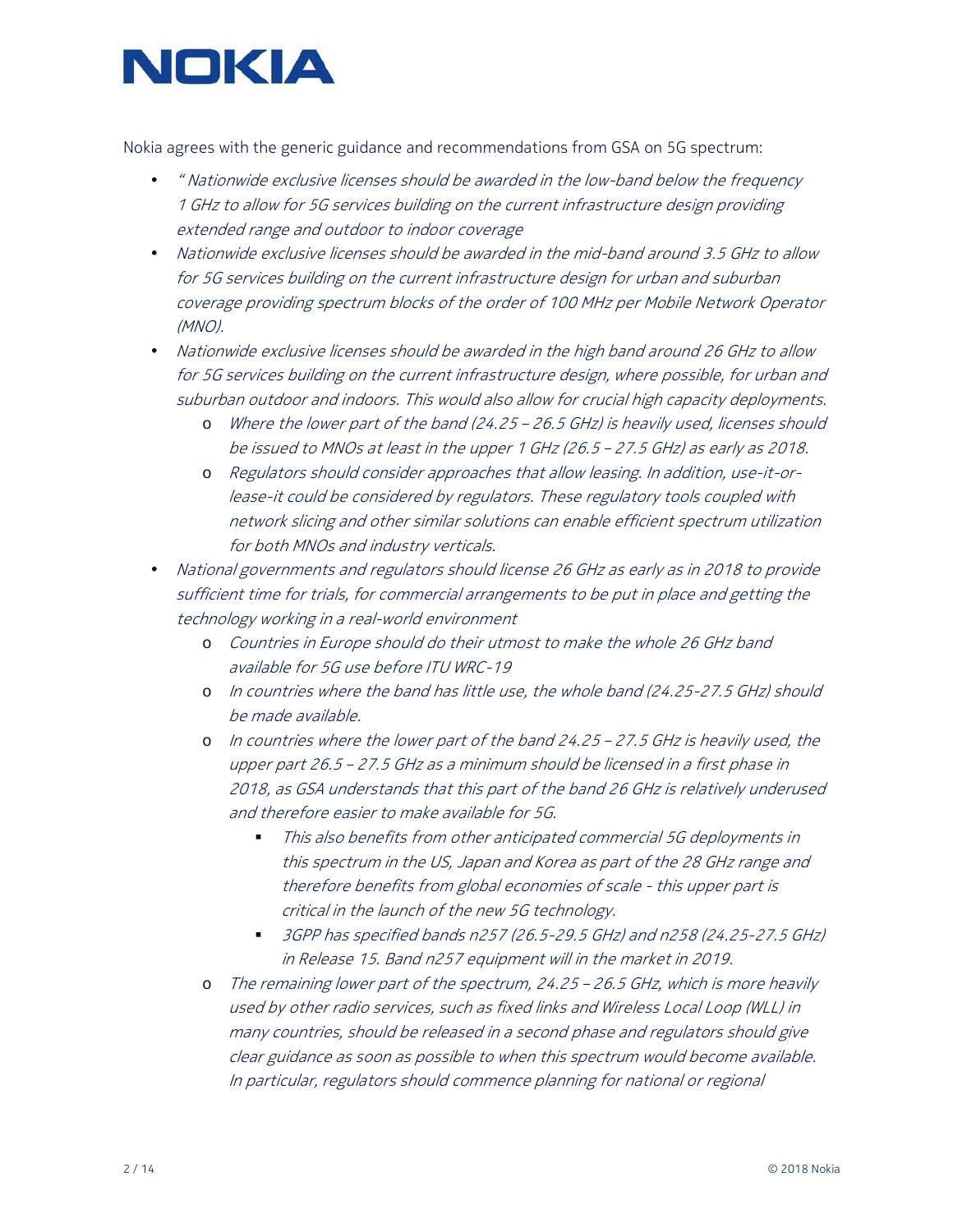

clearance measures/refarming in early 2018 providing the essential regulatory conditions for 5G use.

o If 2-phase approach is used, the recommended bandwidth to enable initial 5G services should be at least 400-500 MHz per network, or even more, in order to facilitate the true 5G wow-experience with extensively faster bit-rates than in 4G. Also, when possible, every MNO could be given locally in agreed locations the full 1GHz so that every MNO is able to do a pre-commercial show-case with super-fast 5G bitrates. The option for sharing of spectrum between MNOs or infrastructure could be another option to consider. The final division of the 26 GHz spectrum should allow 800-1000 MHz of contiguous spectrum per MNO. "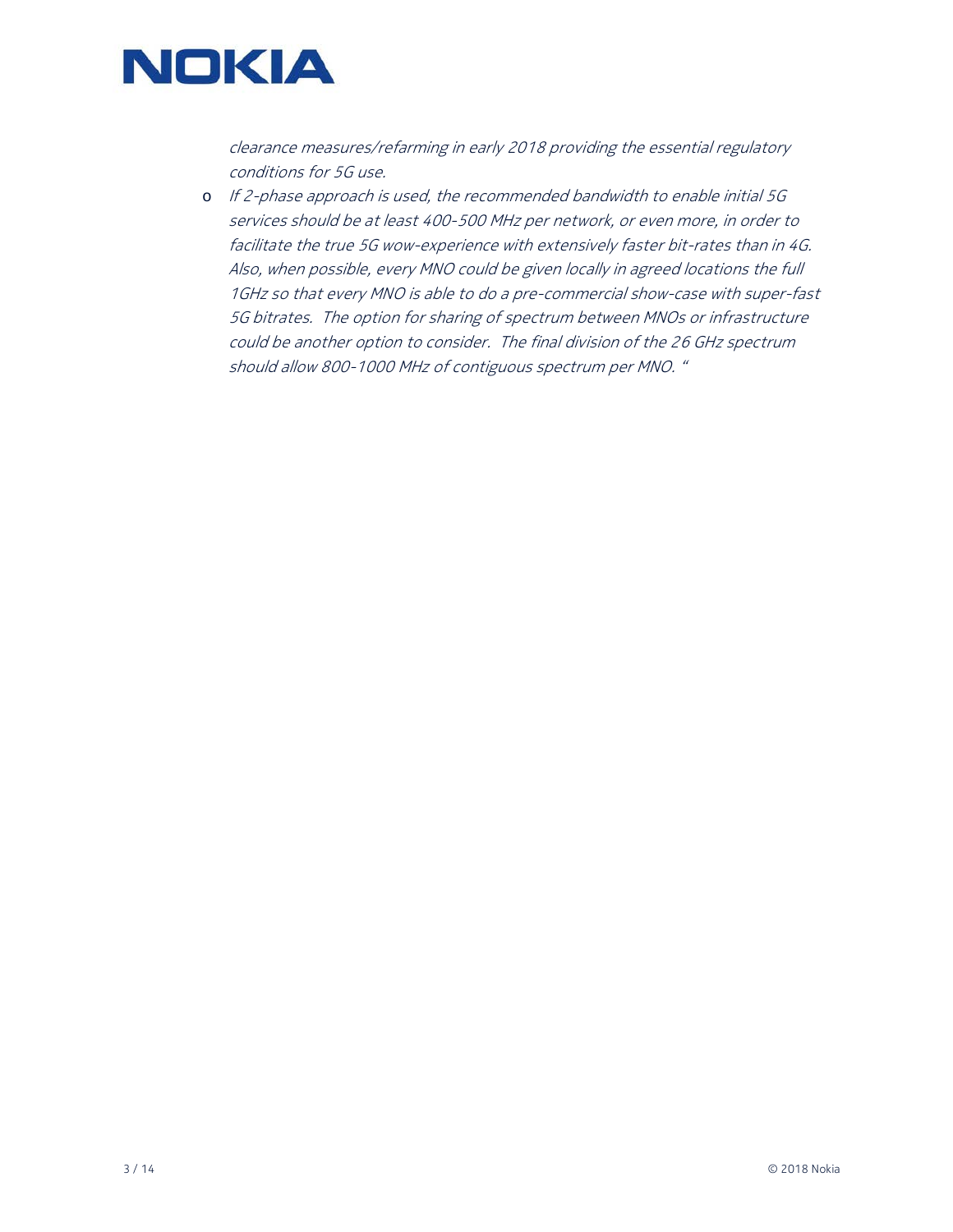

In the response below, Nokia's answers are given under each question from the New Zealand discussion document.

### **Q1 What are the likely uses for 5G in New Zealand initially and in the longer term?**

5G is far more than just a new radio interface with faster throughput. Understanding what 5G can do begins with an analysis of the potential ways that 5G can deliver new services. To explore the possible business cases, Nokia has conducted in-depth modelling to give Communications Service Providers (CSPs) and verticals players realistic insights into the technical and commercial factors that affect a business case's profitability and investment return. Focusing on specific business cases will enable CSPs and vertical players to invest wisely at a controlled pace, certain that they are building a reliable technology base and developing the right business processes for success in the 5G future. As well as exploring the CSP business cases, many of which will be entirely new, the Nokia research has also investigated the value of new services for end users, different industries and the entire ecosystem.

One of the earliest business cases that could be deployed will be fixed wireless access to bring ultrabroadband to buildings hard to reach with fiber.

In other business cases aimed at consumers, 5G can deliver exciting infotainment services to passengers on public transport and enable spectators at large sporting and entertainment events to experience the action in new ways.

In the enterprise segment, 5G has the potential to reduce road transport costs and relieve traffic congestion through truck platooning, and replace inflexible fixed communications infrastructure while meeting the stringent performance requirements of the automated factory and also providing new flexibility for more dynamic manufacturing systems.

Meanwhile, 5G can bring new capabilities that will help to alleviate the pressure on hard-pressed healthcare systems.

These are just a few of the early business cases that Nokia is exploring for 5G. Nokia recognizes that 5G is not just about the technology, nor is it only about simply providing exciting new services. CSP success will depend on making investments in phases that will each bring a positive financial return and will create completely new business opportunities. With in-depth insight into network and 5G technology, backed by financial and technology expertise, Nokia is helping CSPs and vertical players to connect the possibilities of 5G to reality.

The underlying technologies of 5G communications are being developed rapidly. Although standardization of 5G is yet to be finalized, there is general agreement across the communications industry about the key enabling technologies, the architecture and deployment scenarios of 5G networks. This has enabled infrastructure manufacturers and CSPs to run increasingly advanced trials to show that the different technological components of 5G will perform as expected to be able to deliver exciting new services. Recent examples include Nokia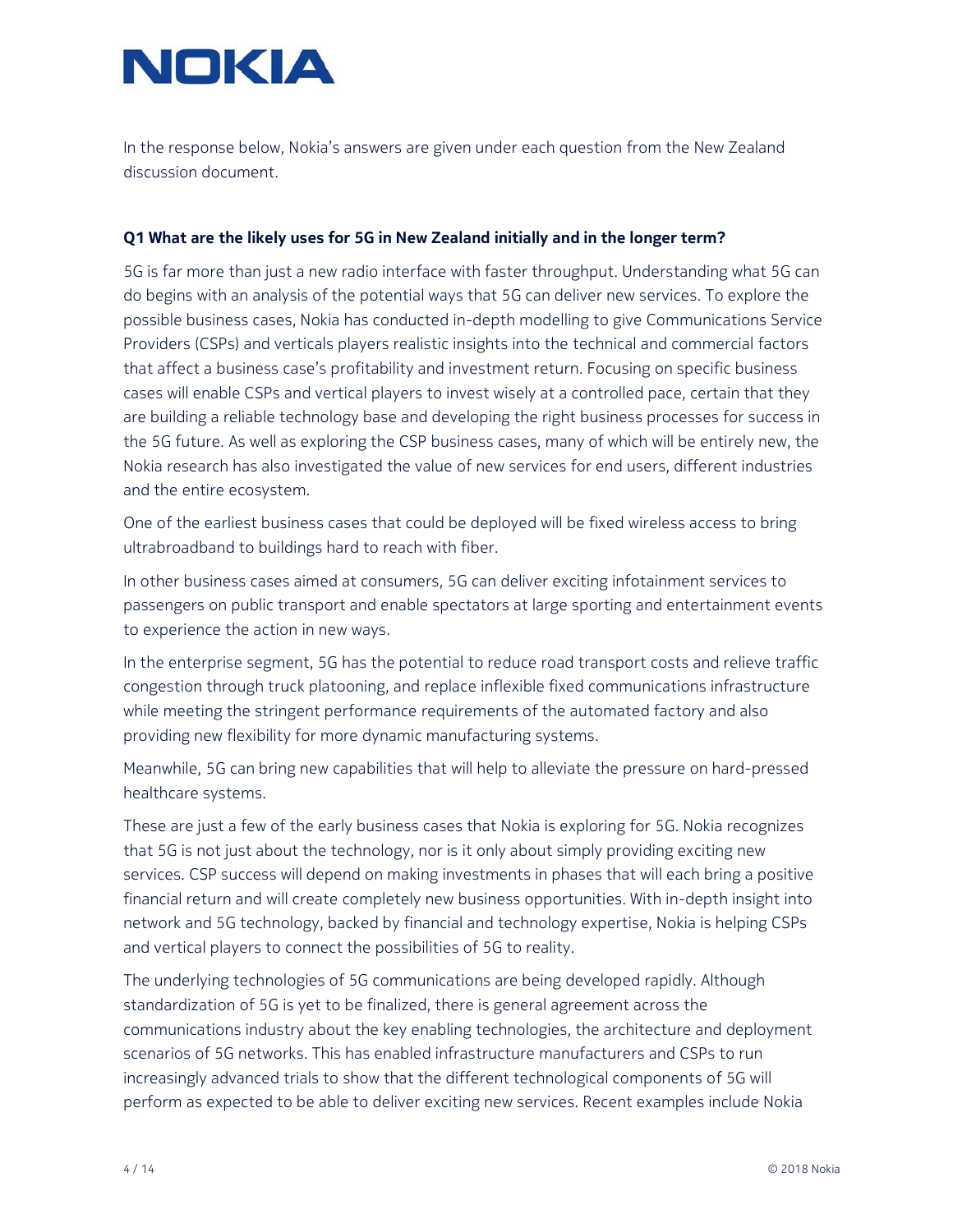# NOKIA

and AT&T successfully testing the capability of fixed wireless access using the 39 GHz band to deliver an Internet streaming service. Similarly, Nokia joined forces with Sprint to demonstrate the benefits of massive multiple input multiple output (MIMO), a key element of 5G, to boost cell capacity many-fold.

There is little doubt that the extremely high performance of 5G has the potential help transform the ways businesses operate and how people live and work. It is also clear that early adopter CSPs that begin to plan today for the 5G future and make decisions about how they will deploy and use the technology will gain an important lead in what are likely to be intensely competitive and rapidly moving markets. Planning begins with the business cases that a CSP targets as part of its business strategy. However, at this early stage, no commercial 5G deployments are yet in action. Many CSPs lack the business information they need to recognize the trends, identify the opportunities and understand what 5G can do for their brand. It must be very clear how additional revenues can be secured with 5G, what investments will be required and at what point a business case will break even. Investments in 5G will be needed and CSPs cannot afford to gamble. To help address the shortfall in the business justification of 5G, Nokia is conducting in-depth research into a variety of areas in which 5G is most likely to bring the first benefits for CSPs and their customers. These fall broadly into three categories:

- 5G immersive and interactive experience: How 5G will create life-changing experiences for consumers in their homes and on public and private transportation systems.
- 5G live experience: How 5G will provide new experiences for people attending large events and meet very high demand at traffic hot spots.
- 5G industry experience: How 5G can become the communications standard of the fourth industrial revolution.

## **Q2. Do you consider competition should be encouraged at the infrastructure level or purely at the retail level for 5G? Why?**

As stated in the introduction, Nokia supports the competitive awarding of nationwide exclusive licenses to allow for 5G services to be built on the current infrastructure design providing extended range and outdoor to indoor coverage.

## **Q3. What regulatory issues need to be considered from a 5G perspective in New Zealand?**

Nokia is of view that exclusive licensed spectrum will continue to play a major role in assuring the investments in the networks and the quality of the services provided, but the evolution of use of technologies in various spectrum bands will be reflected in the consequent evolution of the licensing regime.

Network configurations are evolving constantly to better meet users' needs in terms of indoor and outdoor coverage and to improve quality of service: new radio base stations are installed on a regular basis to increase the networks' capacity and their size deems to better match the ultra-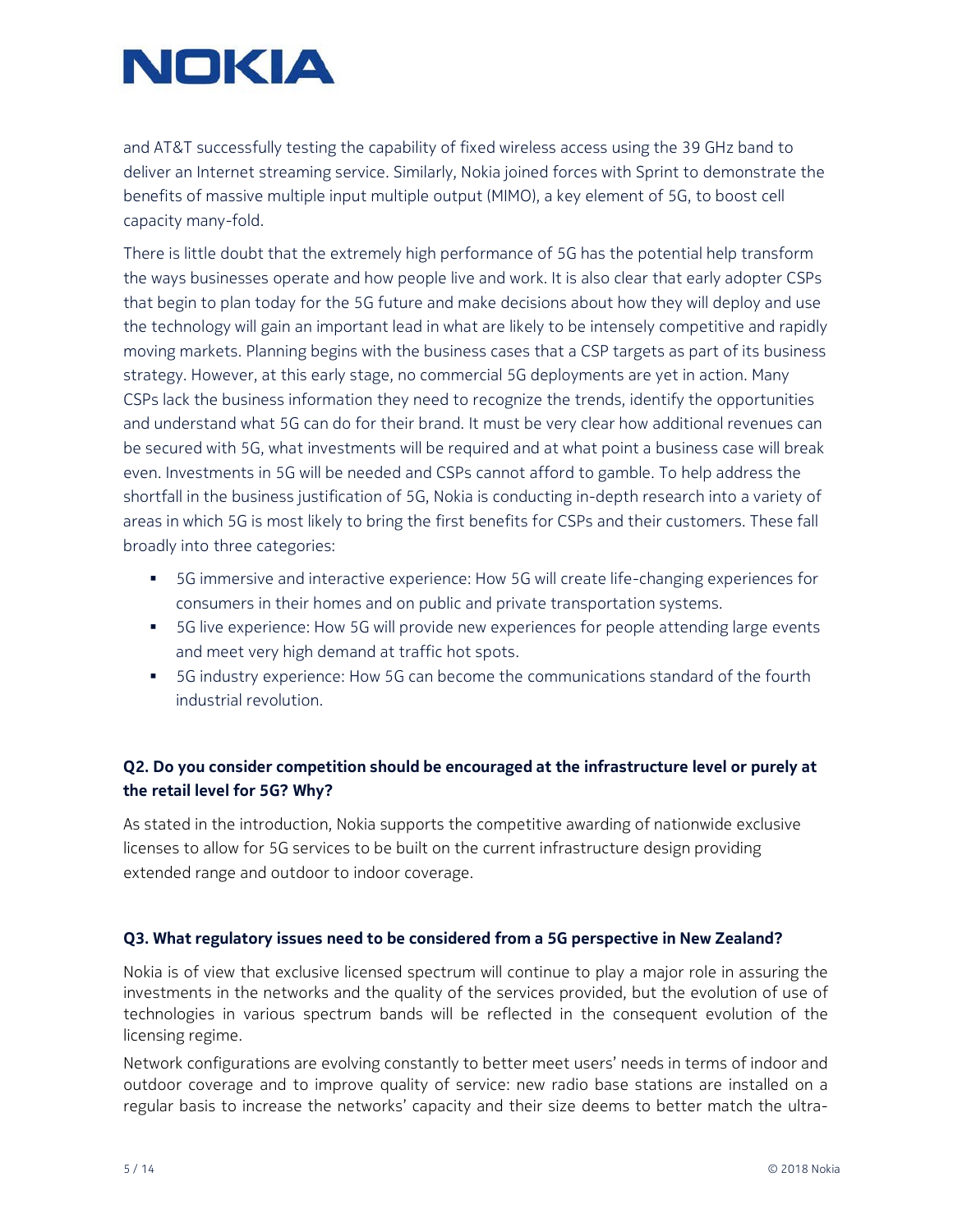

dense architectures. As such a high number of smaller cells is estimated to make part of the new 5G networks and regulatory and administrative frameworks should evolve to take into consideration rules that adapt to the processing of volumes of requests by the administrations. Nonetheless, apart from the need to streamline the administrative processes, as the French regulatory authority ARCEP identified in its 5G report1, two major aspects should be equally considered: the simplification of the declaratory regime based on the equipment's power and the taxation of the small cells. Altogether, lighter administrative processes and low taxes of volumes of small cells can improve the operators' business cases and incentivize the fast deployment of ultra-dense 5G infrastructures for the benefit of citizens that will have access to state-of-art networks and applications using them.

## **Q4. What aspects of these regulatory issues are most significant for 5G?**

## **Q5. Do you agree that the 3.5 GHz band is the top priority for allocation for 5G?**

Yes, as widely acknowledged, the band 3400-3800 MHz is the primary frequency band below 6 GHz for 5G. It provides an optimal trade-off between favorable radio propagation conditions and sufficient bandwidth availability for the cost-efficient deployment. The 5G New Radio (NR) ecosystem supporting the 3400-3800MHz band is expected to be ready in 2018 with broader commercialization commencing from 2019.

The availability of sufficient bandwidth in 3400-3800 MHz is extremely important in this context. The ITU agreed vision and expected features of 5G can only be truly realized through the availability of channel bandwidths of around 100 MHz or more. The availability of sufficient bandwidth is especially critical when considering that 5G networks will not only support Enhanced Mobile Broadband (eMBB) but that they will also support a wide range of vertical industry use cases.

With its global perspective, Nokia emphasizes that the band 3400-3800 MHz is the European 5G Pioneer band and in China, there are plans to launch 5G services in the range 3300-3600 MHz. Furthermore, 3GPP has specified a new TDD band at 3300-3800 MHz to serve the early 5G NR markets.

### **Q6. Do you have any comments on reallocating 3587 to 3690 MHz for 5G?**

As responded to in Q5, we fully support the band 3400-3800MHz for 5G, including 3587 to 3690 MHz. Consideration should also be given to allocating 3690 to 3800 MHz for 5G in New Zealand.

-

<sup>1</sup> https://www.arcep.fr/uploads/tx\_gspublication/Report-5G-issues-challenges-march2017.pdf (pages 30/31)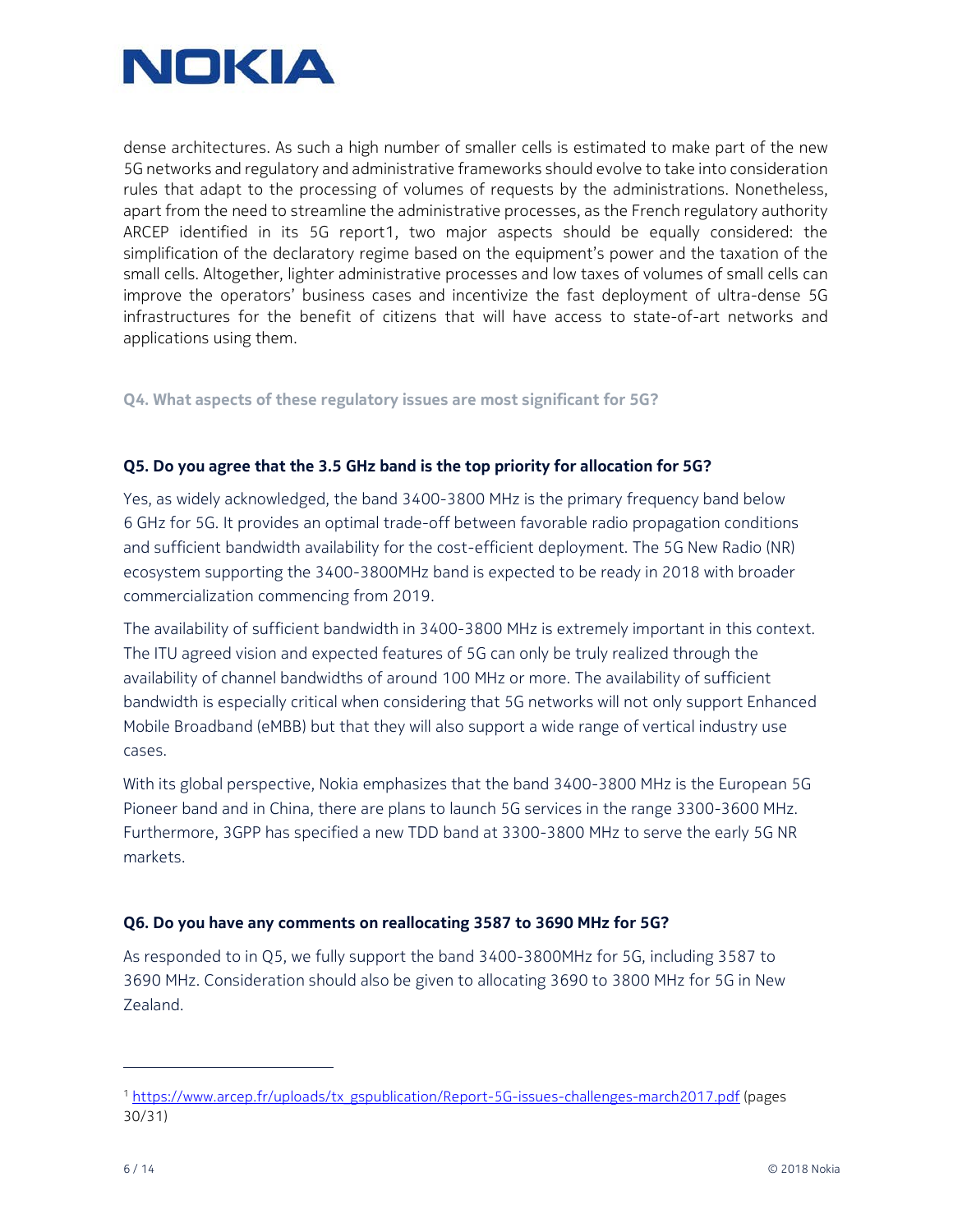

### **Q7. Do you agree that the 26 GHz band is a high priority for allocation to 5G in New Zealand?**

Yes, the 26 GHz band is a priority band for 5G above 24 GHz and Nokia supports making this band available for 5G together with the 3400-3800 MHz band. The 26 GHz band offers a tremendous opportunity for the deployment of 5G services in the 2019/early 2020 timeframe. The 5G NR mmWave ecosystem supporting 26 GHz will be ready in 2018 with commercialization commencing from 2019. However, there are issues that remain to be resolved regarding protection of EESS(passive) below this 26 GHz band while not introducing unnecessarily stringent unwanted emission requirements for 5G. Unduly restrictive emission requirements for 5G could have severe adverse impacts for 5G users with reduced 5G performance and throughput.

This band will be specifically suited to enable multi-gigabit data rates to be delivered within 5G hot spots, with dense spatial re-use and flexible configuration of spectrum, enabling both access and backhaul services to be provided when and where needed. Large-scale investments by MNOs in 26 GHz is essential for its success and regulators should ensure that MNOs are designated, through the appropriate selection procedures, as the primary users of the 26 GHz band.

With its global perspective, Nokia emphasizes the availability of 26 GHz for 5G in New Zealand would benefit from the global eco-system of equipment. In Europe, 5G spectrum consultations are ongoing (or planned) in a number of countries including UK, Italy, Spain, Portugal, France, Germany and Finland; and 26 GHz band is expected to be made available for 5G in the near future.

## **Q8. Would this band be of interest to your organization for trials for 5G services in New Zealand?**

Nokia supplies equipment for 5G trials already in various countries and expects to start trials also with MNOs in New Zealand

In general, 5G trials in 26 GHz bands are proliferating around the world and a number of announcements have been made by chipset, terminal and infrastructure manufacturers on product availability in the 2018 - 2019 timeframe.

## **Q9. Do you agree that the 31.8 to 33.4 GHz, 40.5 to 42.5 GHz and 42.5 to 43.5 GHz bands are a low priority for allocation to 5G in New Zealand?**

Nokia sees the band 31.8-33.4 GHz as a low priority 5G band. The bands 40.5-42.5 GHz and 42.5- 43.5 GHz are high priority 5G bands for Nokia.

### **Q10. When do you think equipment is likely to become available in the bands identified in Q9?**

Not in short-term, maybe well beyond WRC-19.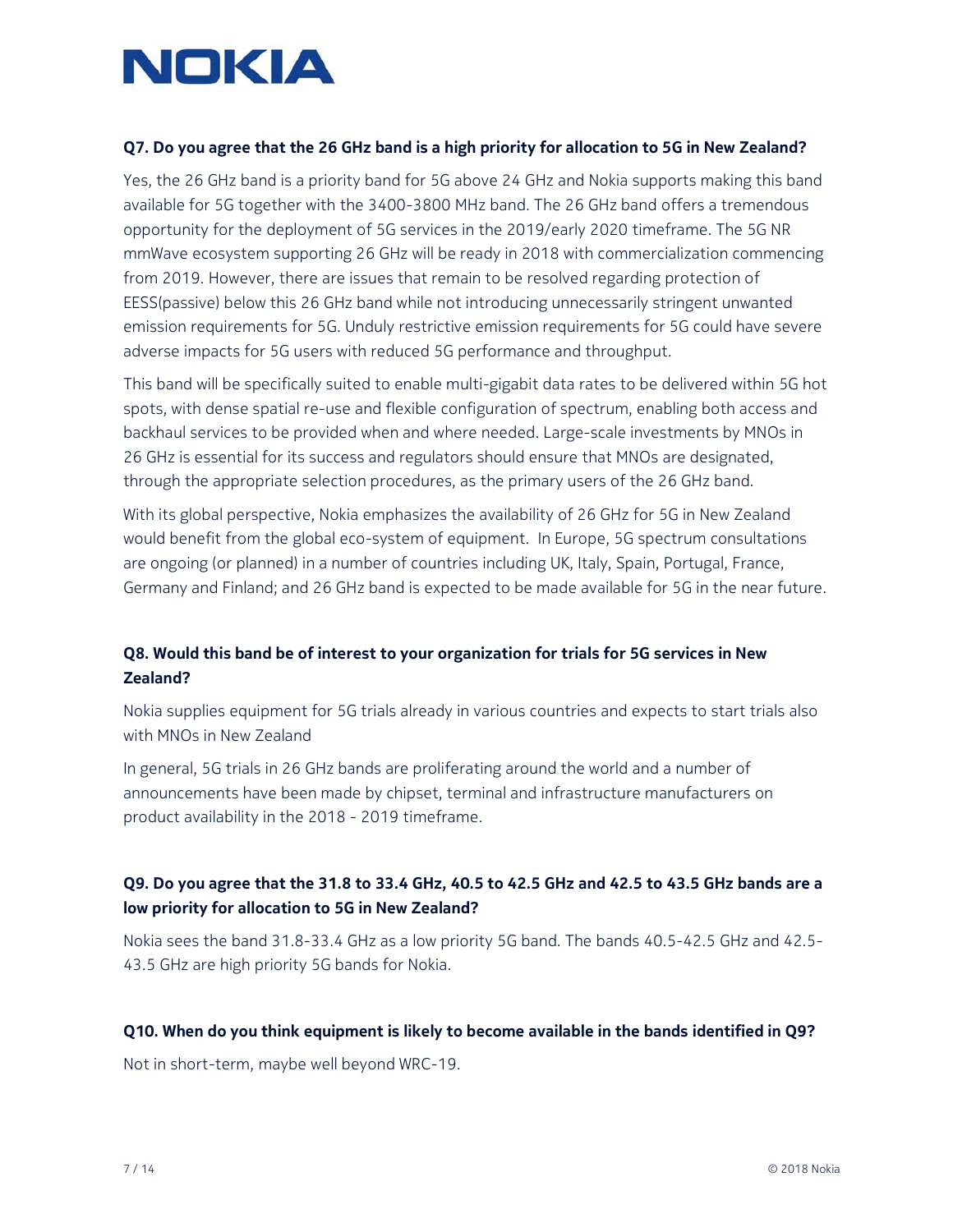

### **Q11. Do you have any comment on the possible allocation of 27.5 to 29.5 GHz to IMT?**

Yes, Nokia sees the 28 GHz band (27.5-29.5 GHz) as a very important band for 5G, especially concerning early deployments of 5G. Several countries, e.g. USA, Canada, Japan, Korea, Mexico, Singapore, and the USA are looking towards opening this 28 GHz "5G Frontier band" for 5G.

The important achievements in 3GPP with the recent approval of Release 15 non-Standalone New Radio specifications will facilitate 5G device implementations in the 28 GHz frequency band globally. It will also encourage harmonization of the technical and regulatory specifications for the 28 GHz frequency band to facilitate economies of scale and globally harmonized implementations.

The 5G mobile industry is developing chipsets, devices, and infrastructure equipment based on the approved Release 15 specifications from 3GPP to enable the first deployments of commercial 5G systems in the 28 GHz frequency band. In addition, the numerous 5G trials already ongoing in several countries are based on these industry equipment developments.

Some countries have already made the 28 GHz frequency band available for 5G in 2016, and other administrations are taking similar steps throughout this year and 2019. This 5G Frontier band initiative has a clear objective to realize the global 5G vision, which will accelerate 5G deployments around the world. For additional information see www.5g-28frontier.org.

**Q12. Is there demand for alternative uses other than IMT of the 1400 MHz band? If so, what uses?** 

**Q13. When is the demand likely to require consideration of reallocation of the 1400 MHz band for IMT, if at all?** 

**Q14. Is there a need for more sub 1 GHz spectrum for IMT/5G?** 

**Q15. If so, how should we deal with radio microphones in the 600 MHz band?** 

**Q16. When is the demand likely to require reallocation of the 600 MHz band to IMT, if at all?** 

## **Q17. Which allocation methodology should be used for allocating spectrum bands identified for use with 5G? Why?**

In Nokia's opinion, spectrum should be made available in a fair and reasonable way and high upfront costs should be avoided.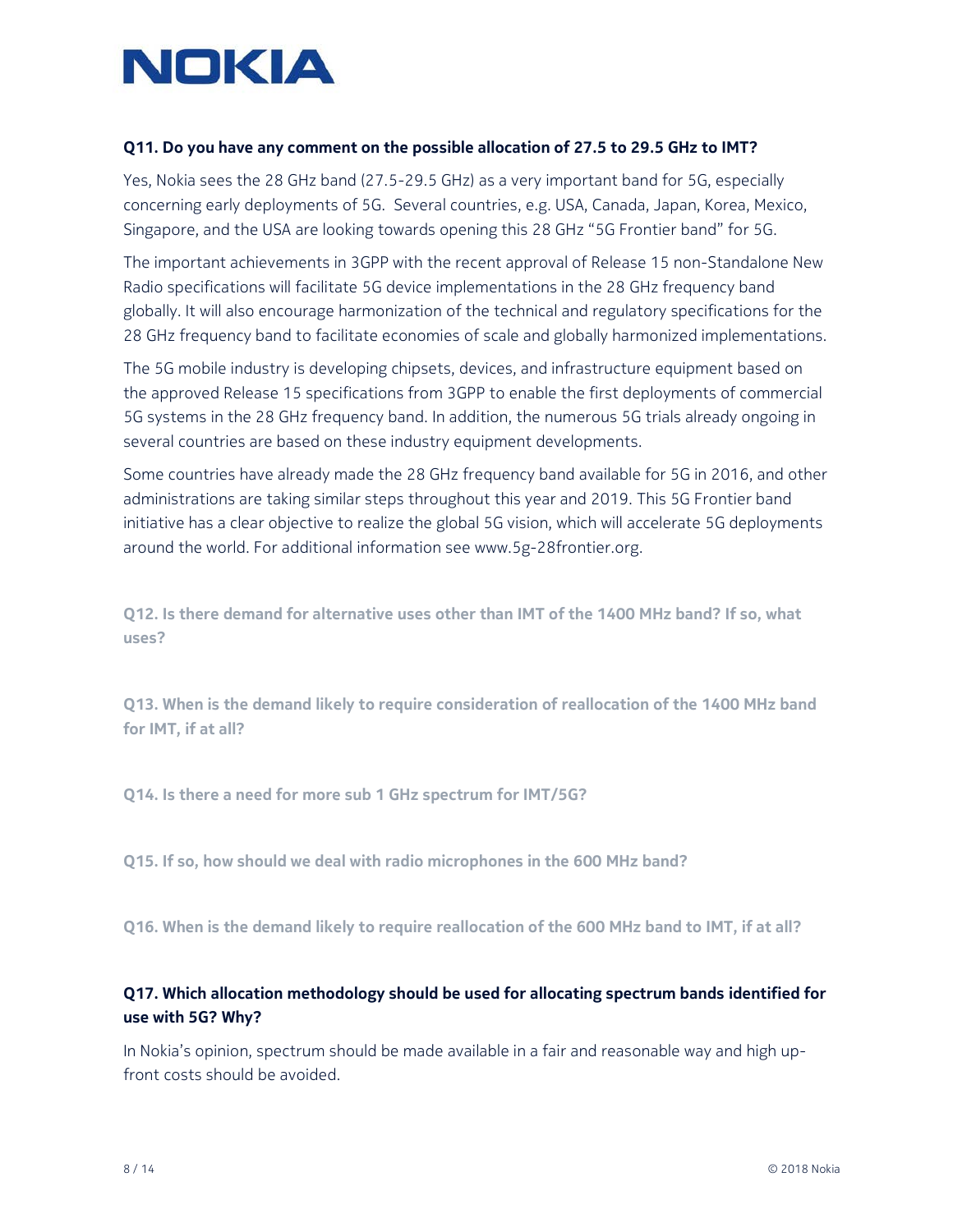

It is expected that MNOs will be the ones to kick off the 5G ecosystem. With decades of experience in deploying national mobile communication infrastructures, MNOs are well placed to invest in 5G and establish a firm foundation for a 5G ecosystem.

Related to how to address new markets and industries (eg. vertical markets, with their diversified usage scenarios), see the answer to Q34 including a use-it-or-lease-it approach for 5G verticals.

**Q18. Should different allocation mechanisms be used for rights for regional providers and national providers? Why?** 

**Q19. Should deployment of 5G technology be specified for some or all bands? If not, why not?** 

In Nokia's opinion, 5G should be allowed in all IMT bands that can be refarmed.

**Q20. What implementation requirements should be specified and how should these be expressed? – time, extent, etc –** 

**Q21. What should be the consequence of non-implementation – lose spectrum, additional payment, other** 

**Q22. Should the implementation requirements be different for regional and national providers? What should these be and why?** 

**Q23. Should acquisition limits be imposed on 5G bands? If so, what should these be and why?** 

**Q24. Should acquisition limits be imposed for regional providers? If so, what should these be and why?** 

**Q25. What term should be used for management rights suitable for 5G? Why?** 

## **Q26. Should the 5G bands be replanned as TDD bands or some bands or parts of bands be retained as FDD? Why?**

5G above 3 GHz is expected to be TDD. FDD is expected to continue in line with the existing frequency arrangements below 3 GHz, and especially below 1 GHz.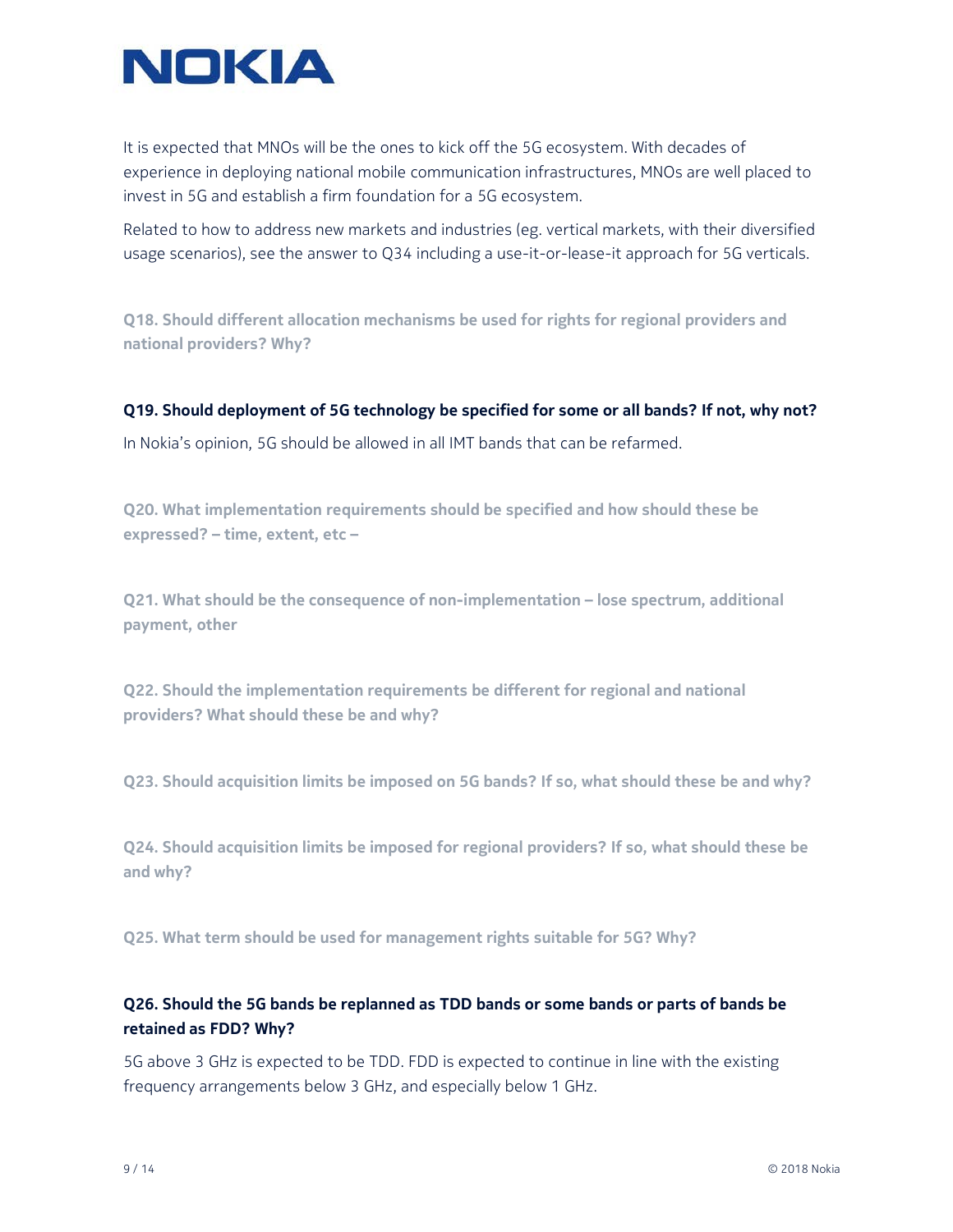

## **Q27. What bandwidth should be used as the basis for allocation? Why?**

Please see the quote from the GSA at the beginning of this document which gives recommendations on the suggested MNO spectrum blocks in each band.

## **Q28. What out of band emission limits should apply to management rights when first created for allocation? Why?**

Currently, there are issues that remain to be resolved regarding protection of EESS(passive), especially below 24 GHz, while not introducing unnecessarily stringent unwanted emission requirements for 5G, which could have severe adverse impacts for 5G users with reduced 5G performance and throughput.

**Q29. Should out of band emission limits be different if the band is technology neutral? If so, what out of band emission limits should be applied?** 

## **Q30. How should interference between adjacent frequency 5G TDD networks be managed? Should this be the same for all frequency bands?**

As per today, the 3GPP specifications do not separate adjacent channel interference from the operating band interference, hence the answer to Q31 below applies also to Q30.

## **Q31. How should interference between different technologies within the same band be managed, if bands are technology neutral?**

5G specifications allow dynamic allocation of UL and DL resources for TDD cells, but in practice the UL-DL resource configuration coordination between 5G cells on the same band will be required to avoid both severe BTS to BTS interference as well as UE to UE interference for which the interference would be worst at the cell edges.

The reason for this requirement comes mostly from 3GPP Adjacent Channel Leakage Ratio (ACLR) and Adjacent Channel Selectivity (ACS) specifications. (3GPP rel15 TS38.101-1 chapters 7.5 and 6.5, TS38.101-2 chapters 6.5 and 7.5, TS38.104 chapters 6.6 and 7.4, 3/2018)

Those specifications at their current state, as per 3/2018 version, allow 45 dB adjacent ACLR for BTS, 31 dB for UEs on 3.5 GHz and 17 dB for UEs on 26 GHz band. ACS requirements for BTS are still not very clear in the specifications and are bandwidth specific. For UEs operating on 3.5 GHz, ACS is 33 dB and for UEs on 26 GHz band it is 23 dB. Absolute ACLR limits from the above specifications can provide some but not substantial improvement to the unwanted emissions.

Due to the above, not only do all cells need to have matching UL-DL configuration, but all cells are also required to be phase synchronized. This is needed for adequate control of timing between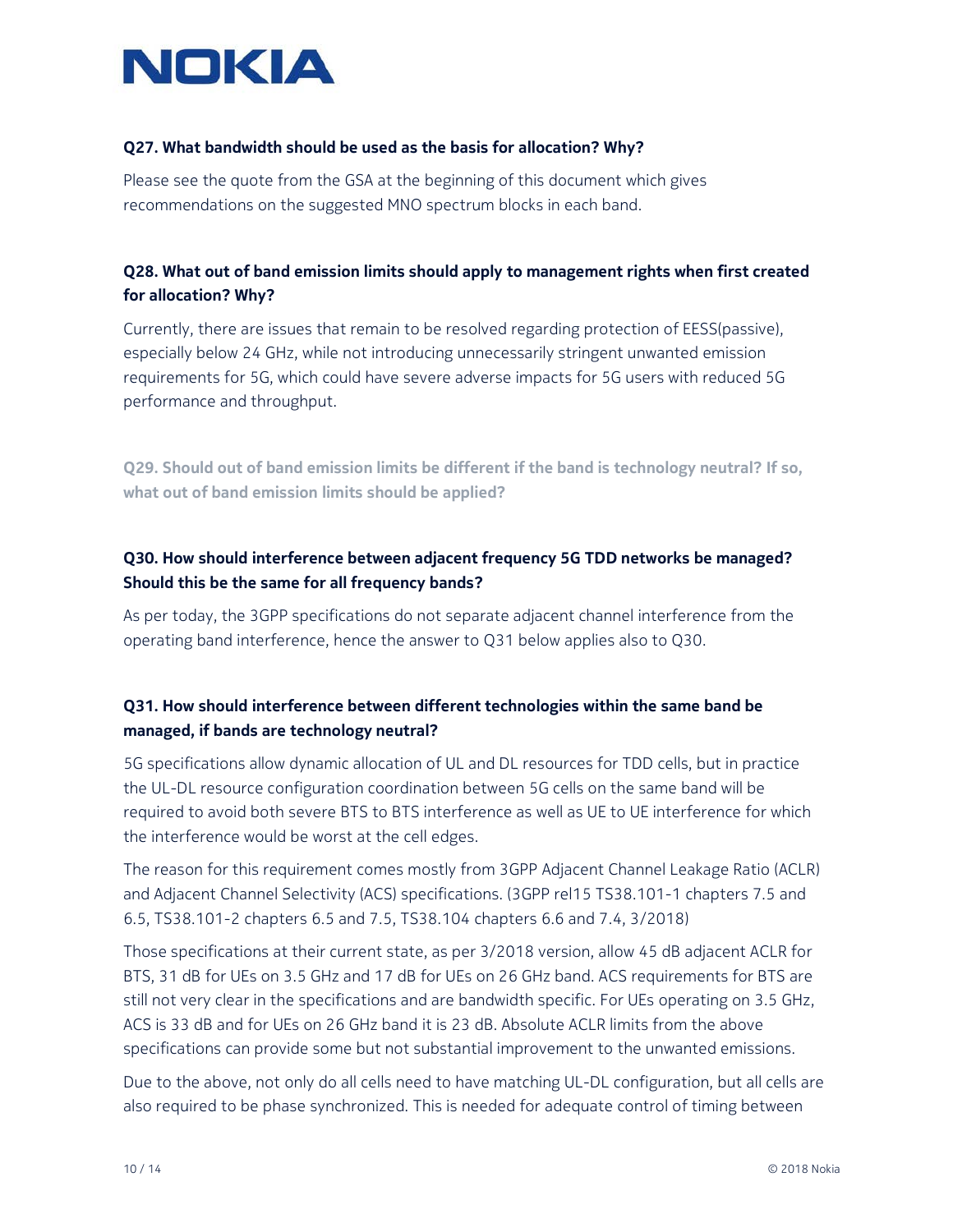

the cells on the same channel and between the MNOs on the same frequency band to avoid DL symbols from overlapping with UL symbols between different cells.

Additional care is required when two or more different TDD based systems (e.g. WiMAX, TD-LTE and 5G) or when two or more different UL-DL configurations within the same system are used in the same band. In these situations, generally separation distances (buffer zones) are required to avoid BTS to BTS interference and UE to UE interference at the cell edges unless the DL and UL symbols between the systems can be matched. In practice accommodating non-3GPP networks with 3GPP based systems in the same band is very challenging.

These requirements may change in future, but Release 15 UEs will remain a challenge from UE to UE interference point of view unless 3GPP specifications change radically before they are frozen. It is also worth mentioning that additional filters with guard bands can be built for the BTS specifically for use in New Zealand, but this will not remove the UE to UE or UE to BTS interference scenarios as well as UE selectivity in the BTS to UE interference scenario.

In practice the above reasons will be limiting the selection of UL-DL configurations for the whole band, not only between adjacent channels and operators will most likely be required to agree the configurations in use.

It is also worth mentioning that FDD and TDD operation on the same band cannot be mixed as FDD can be considered as combination of 100% UL TDD and 100% DL TDD channels.

3GPP Release 15 is still not frozen and Release 16 specifications are expected to bring further developments in this area.

### **Q32. Should regional uses be provided for in the 3.5 GHz band plan? Why?**

Please see the response to Q34

### **Q33. If allowed in the 3.5 GHz band, how could this be managed or facilitated?**

Please see the response to Q34

### **Q34. Which alternative bands may be suitable for regional allocation? Why?**

Related to Q32, Q33 and Q34, Nokia would like first and foremost say that MNOs with several decades of experience in deploying national mobile communication infrastructures are well placed to invest in 5G and establish a firm foundation for an ecosystem of next generation radio communications in New Zealand. The importance of the MNOs' investments in kick-starting the deployment of 5G mobile networks cannot be overstated.

One of the biggest motivations for MNOs to consider investment in 5G lies in the fact that 5G is not only about delivering faster mobile broadband connectivity but it has a lot to do with the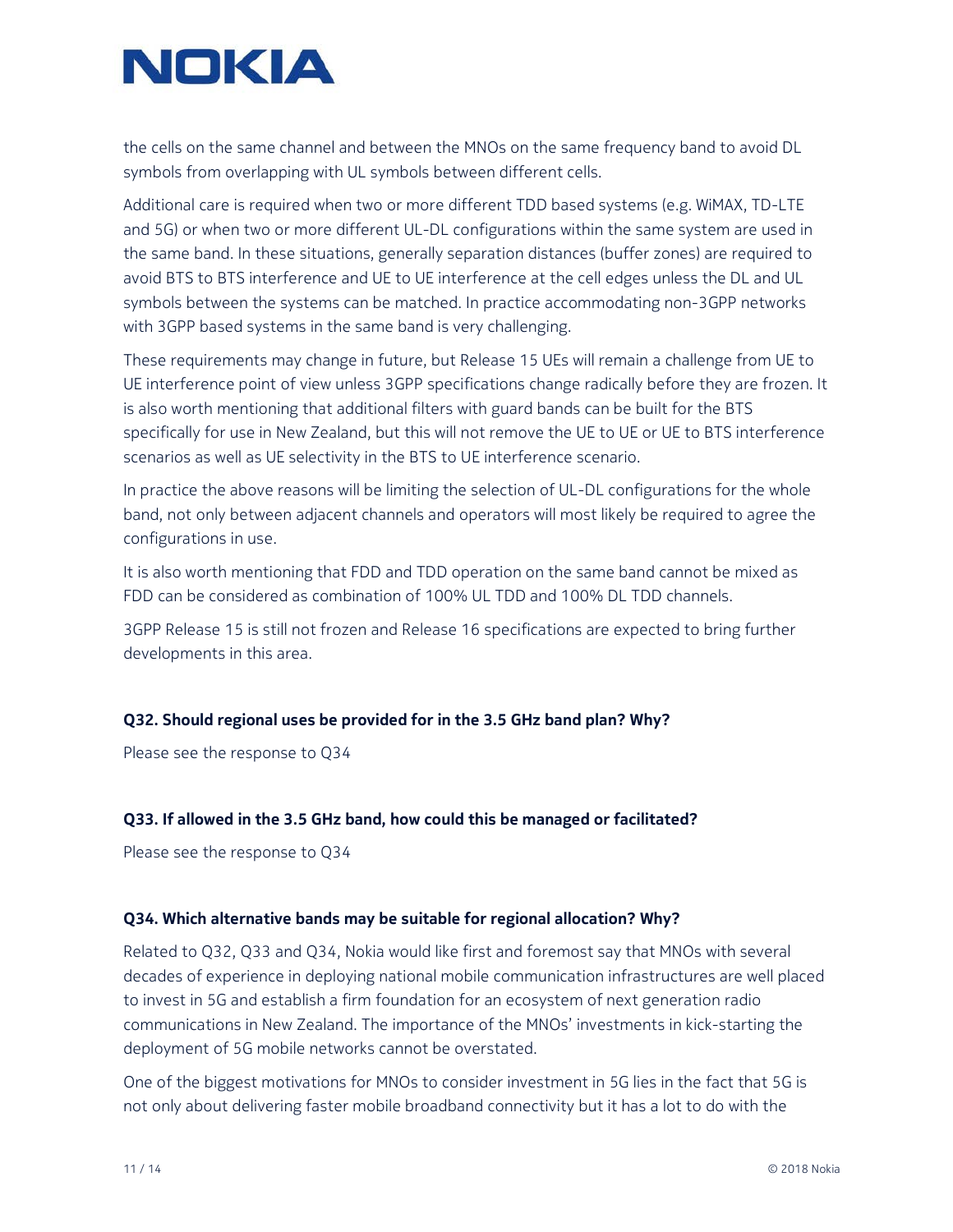

possibility to address new vertical markets and industries with their diversified usage scenarios including extreme low latency, very high reliability and a massive number of connections.

Key industry players (MNOs, vendors, and verticals) are increasingly coming together to establish a common understanding on service-guaranteed network slicing in terms of the vision, end-to end solution, key enabling technologies, and the impacts for vertical industries.

The network slicing concept developed by 3GPP is the key enabler in this respect. Network slicing allows verticals to avoid the capital and operating costs of dedicated physical infrastructures and devices, by creating a "network factory" whereby a MNO can assign – via software – different slices of its core and radio access network resources to a range of verticals and applications. Network slicing is a major innovation in 5G that allows the verticals to benefit from the huge economies of scale in equipment, with guaranteed quality of service for use cases with extreme requirements such as ultra-reliable and/or low-latency communications.

As widely acknowledged, the band 3400-3800 MHz is the primary frequency band below 6 GHz for 5G that provides an appropriate trade-off between favorable radio propagation conditions and sufficient bandwidth availability for the cost-efficient deployment of macro-cellular networks and the wide area provision of a 5G quality of service. The 5G NR ecosystem supporting the 3400- 3800MHz band will be ready in 2018 with commercialization commencing from 2019. The availability of sufficient bandwidth in 3400-3800 MHz is extremely important in this context. The vision and expected features of 5G for mobile networks can only be truly realized through the availability of channel bandwidths of around 100 MHz or more. The availability of sufficient bandwidth is especially critical when considering that mobile networks will not only support eMBB but that they will also support a range of vertical industry use cases.

Increasing collaboration between MNOs, vendors, and vertical industries promise the emergence of innovative business models, including:

- The provision of wholesale 5G capacity from MNOs' mobile networks to new players (in the form of MVNOs) with special focus on delivering end-to-end services and solutions (beyond purely connectivity) to the verticals.
- The provision of indoor coverage infrastructure by so-called neutral hosts in market-led collaboration with one or more mobile network operators, using the MNOs' licensed spectrum, and galvanizing the market for enterprise solutions.
- The leasing of spectrum from the MNOs, in circumstances where the verticals might require direct access to licensed bands, for example, in order to deploy their own private (dedicated) 5G networks.

The regulators will have opportunities to regulate wholesale capacity provision and/or spectrum leasing (for example through use-it-or-lease-it licence obligations) to create win-win scenarios among various market players, ensuring the verticals' expectations are met while maintaining incentives for the 5G MNOs investments.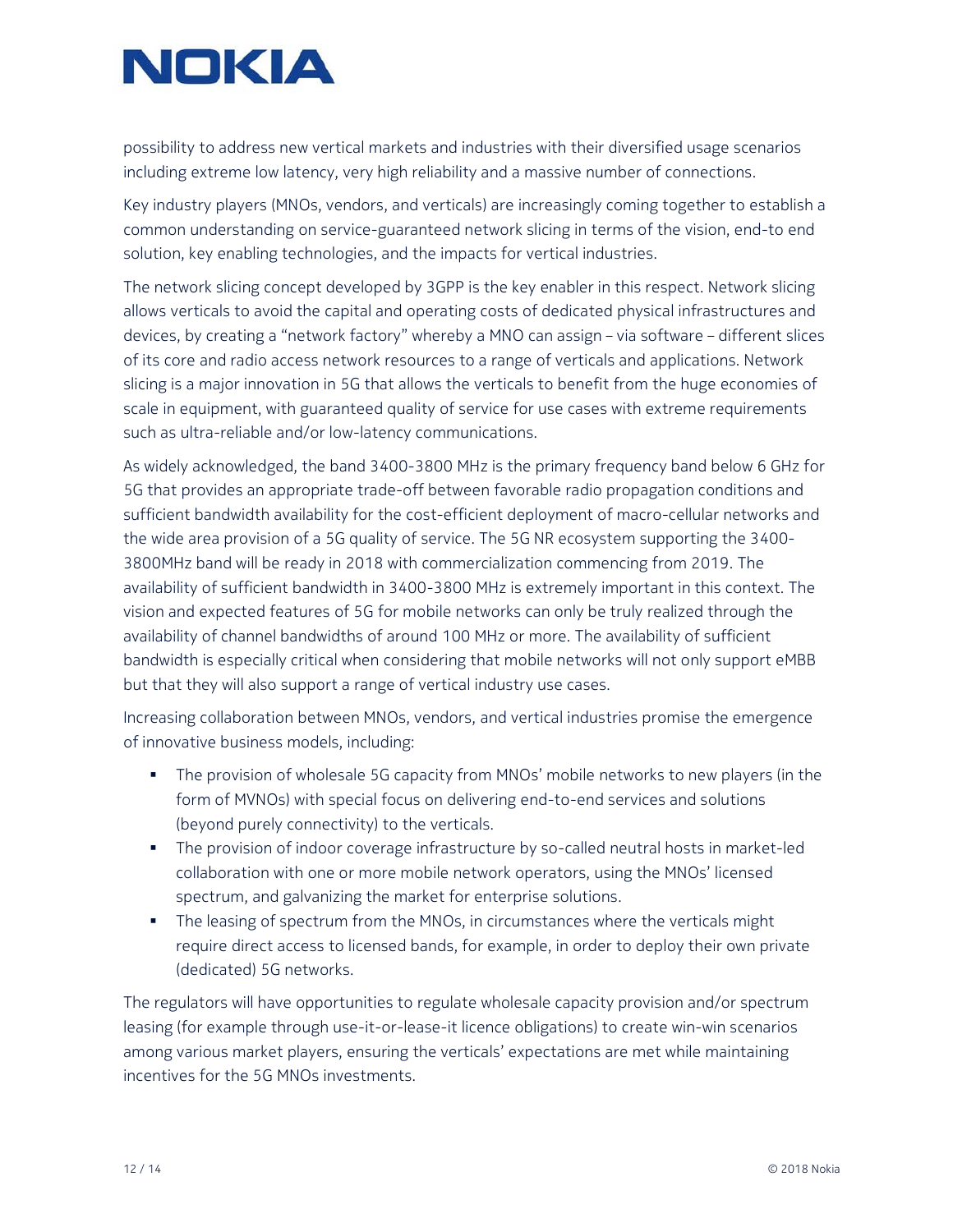

Nokia considers that the above models, which assume that mobile operators would hold, individually or in a partnership, national licences for the respective parts of the 3400-3800 MHz band, would result in a more optimal use of spectrum than by applying a regional approach (possibly leading to spectrum fragmentation) to licensing different parts of the band expected to be made available for 5G.

## **Q35. Is early access to the 3.5 GHz band required for roll out of 5G networks prior to the expiry of existing rights in 2022? If so, why?**

Please see the response to Q37

**Q36. How could early access to the 3.5 GHz band be achieved?** 

### **Q37. Should the government be involved in early access arrangements for the 3.5 GHz band?**

Related to the timing of the 3.5 GHz band, Nokia supports all efforts to make the band available for 5G as soon as possible, prior to year 2022. Nokia also supports and encourages the defragmentation of the 3400-3800 MHz band, with a view to its future availability for nationwide 5G networks as contiguous blocks of at least 100 MHz.

In general, the timely availability of new spectrum, in sufficient amounts of contiguous blocks, in the 3400-3800 MHz and 26 GHz bands is the key for New Zealand to benefit from the full potential of 5G. This would enable both MNOs and vertical industry players to be in a position to select the most appropriate spectrum strategy combining both 3400-3800 MHz and 26 GHz.

**Q38. Is early access to the 26 GHz band required for roll out of 5G networks prior to the expiry of existing rights in 2022? If so, why?** 

### **Q39. How could early access to the 26 GHz band be achieved?**

Related to the timing of 26 GHz band, Nokia supports all efforts to make the band available for 5G as soon as possible. In general, the timely availability of new spectrum, in sufficient amounts of contiguous blocks, in the 3400-3800 MHz and 26 GHz bands is the key to benefit from the full potential of 5G. This would enable both MNOs and vertical industry players to be in a position to select the most appropriate spectrum strategy combining both 3400-3800 MHz and 26 GHz.

#### **Q40. When is demand for the bands above 30 GHz likely to eventuate?**

Not in short-term, maybe well beyond WRC-19.